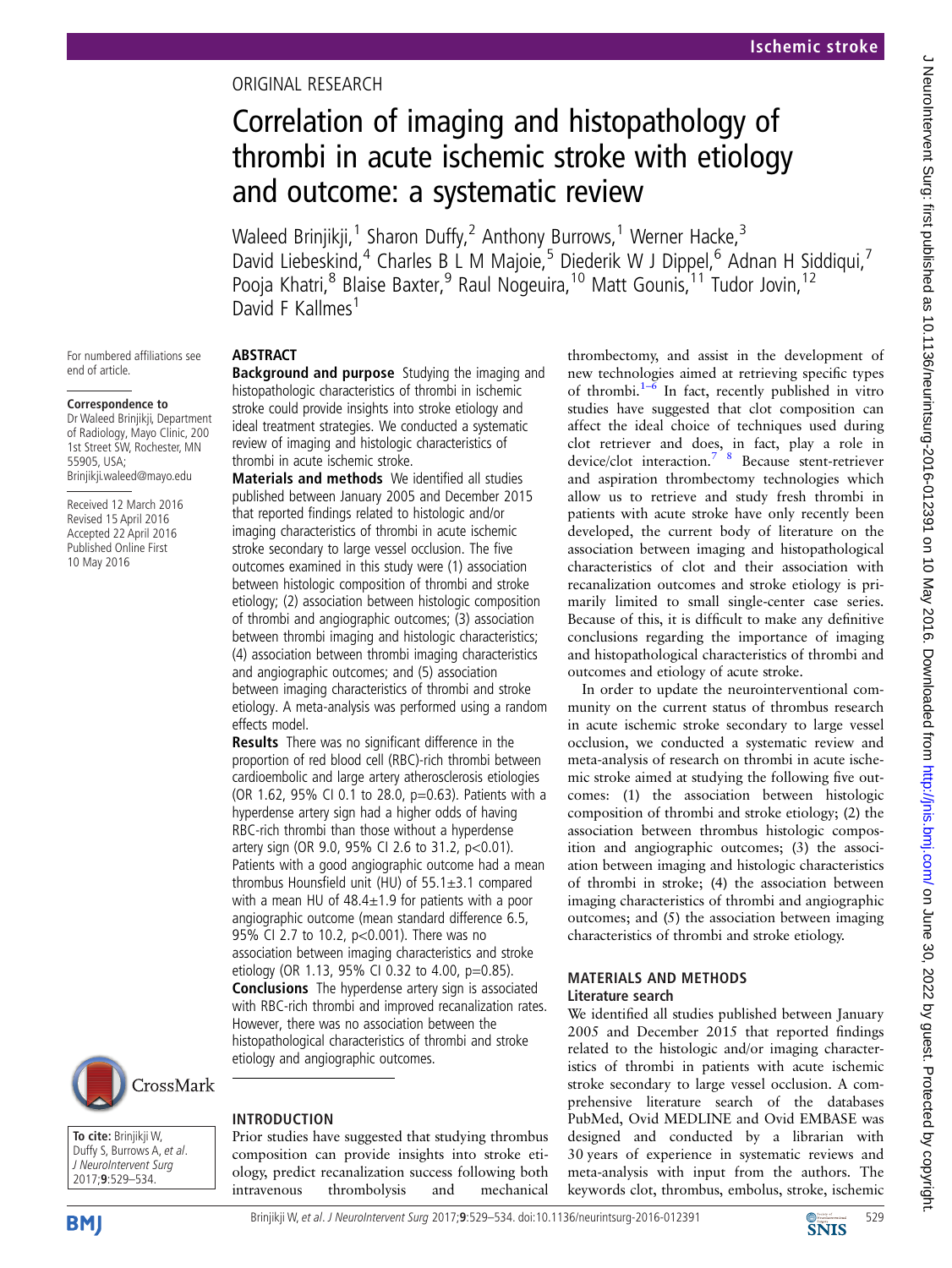stroke, large vessel occlusion, mechanical thrombectomy, CT, MRI, pathology and histology were used in both 'AND' and 'OR' combinations. Studies were selected using the following inclusion criteria: (1) patients with large vessel occlusion; (2) either imaging or histologic characteristics of clots in acute stroke patients were reported; (3) the study examined at least one of the five outcomes listed above; (4) retrospective or prospective articles or conference abstracts with at least five patients; and (5) published in English or an English translation was available. Abstracts had to clearly report results such as number of patients, means and SDs for continuous variables, proportions for continuous variables or provide content in table form. Large vessel occlusion was defined as occlusion of the vertebral, basilar carotid terminus, middle and anterior cerebral arteries as determined by MR angiography, CT angiography or digital subtraction angiography. Exclusion criteria were the following: (1) studies which did not report large vessel occlusion patients or did not stratify results by large and small vessel occlusion; (2) studies which did not report imaging or histologic characteristics of stroke, or reported outcomes in the subacute phase; (3) autopsy studies; and (4) studies with  $\lt 5$  patients. For the systematic review and meta-analysis examining the association of imaging characteristics of thrombi and angiographic outcomes, studies which only reported outcomes of intravenous tissue plasminogen activator (IV-tPA) were excluded.

Two authors independently searched the database and selected potentially relevant articles based on the title and abstract and obtained the full text for detailed review. We searched the reference lists of retrieved articles and published review articles for additional studies. We also screened duplicate publications that drew on the same datasets (ie, data overlapped with that in other included studies). In cases of duplication or overlapping patient populations, only the publication with the most complete data was included. Data overlap was determined if the patients included in two different studies were from the same institution and overlapping time periods. The most complete set of data was defined as the set of data with the largest number of patients or most amount of detail in terms of results reporting. We contacted authors of some studies to request incomplete or unpublished data.

#### **Outcomes**

We studied five different outcomes in this study. First, we studied the association between the histologic composition of thrombi (ie, red blood cell (RBC) content and fibrin content) and stroke etiology. Stroke etiology was generally defined as large artery atherosclerosis or cardioembolic. The second outcome studied was the association between the histologic composition of thrombi and recanalization outcomes. For this, histologic composition was defined by the RBC and fibrin content. Recanalization outcomes were defined as good if the Thrombolysis In Myocardial Infarction (TIMI) score was ≥2 or if the Thrombolysis In Cerebral Infarction (TICI) score was  $\geq 2b$ . For the third outcome we studied the association between the imaging and histologic characteristics of thrombi in stroke. For this, both CT and MRI were used. CT outcomes were evaluated using Hounsfield unit (HU) measurements and MRI characteristics were defined using the presence or absence of the susceptibility vessel sign (SVS) (ie, low signal on susceptibility-weighted imaging (SWI)). Histologic characteristics were analyzed by RBC and fibrin content. Fourth, we studied the association between imaging characteristics (on MRI and CT) of thrombi and angiographic outcomes. Again, for this, good angiographic outcome was defined as a TIMI score of  $\geq 2$  or TICI score of  $\geq 2b$ . For

this analysis we also performed a subgroup analysis on the association between HU and outcomes by including only those articles which reported the use of techniques such as aspiration thrombectomy and stent-retrievers. Lastly, we studied the association between imaging characteristics of thrombi on CT and MRI (ie, HUs and SWI characteristics) and stroke etiology (cardioembolic and large artery atherosclerosis).

#### Histologic and imaging characteristics

The histologic characteristics of thrombi studied included the proportion of RBCs, white blood cells (WBCs), and fibrin in retrieved thrombi. In some cases we were able to study the histologic composition as a categorical variable (ie, RBC-rich, RBC-poor, fibrin-rich, fibrin-poor, etc); however, in many cases the studies only reported the mean proportion of RBCs, WBCs, and fibrin between groups. In cases where the association between stroke etiology and histologic and imaging characteristics of thrombi were studied, the etiology was categorized as large artery atherosclerosis or cardioembolic.

Data from included studies were extracted independently by two authors using a standardized form and any disagreement was resolved by consensus. Histologic analysis was generally performed using H&E staining. Imaging characteristics of thrombi studied included the presence or absence of a hyperdense artery sign (HAS) and/or thrombi HUs on non-contrast CT or the presence/absence of SVS on MRI at the time of presentation. Details of the staining and imaging methods used in each study are provided in [table 1.](#page-2-0)

#### Statistical analysis

All included studies were comparative. Meta-analysis results were expressed as an OR for binary outcomes using random effects meta-analysis.<sup>[9](#page-5-0)</sup> Random effects meta-analysis was also used to study continuous outcomes with outcomes reported using the mean standard difference (MSD). For all outcomes, we quantified between-study heterogeneity using homogeneity by calculating the  $I^2$  statistics.<sup>10</sup> A formal statistical meta-analysis was used whenever there were at least three studies examining any given outcome. In cases where data from studies were not presented in an easily extractable manner or fewer than three studies examined a specific outcome, data were summarized in the form of a systematic review.

#### Risk of bias assessment

Risk of bias assessment was performed using the Newcastle– Ottawa Scale. This tool is used for assessing the risk of bias of non-randomized studies included in systematic reviews or meta-analyses. Each study is judged on eight items categorized into three groups: (1) selection of the study groups; (2) comparability of the study groups; and (3) ascertainment of the outcome of interest.<sup>[11](#page-5-0)</sup>

#### **RESULTS**

#### Literature search and risk of bias assessment

The initial literature search yielded a total of 338 studies. Of these, 297 were excluded based on title and abstract alone. Sixteen additional articles were excluded due to insufficient available data. In total, 25 articles were included in the final systematic review and meta-analysis. All studies were retrospective and all studies were at high risk of bias using the Newcastle– Ottawa criteria. Nine articles including 322 patients examined associations between histology and etiology, four articles including 158 patients examined associations between thrombi histopathology and outcome, eight articles including 250 patients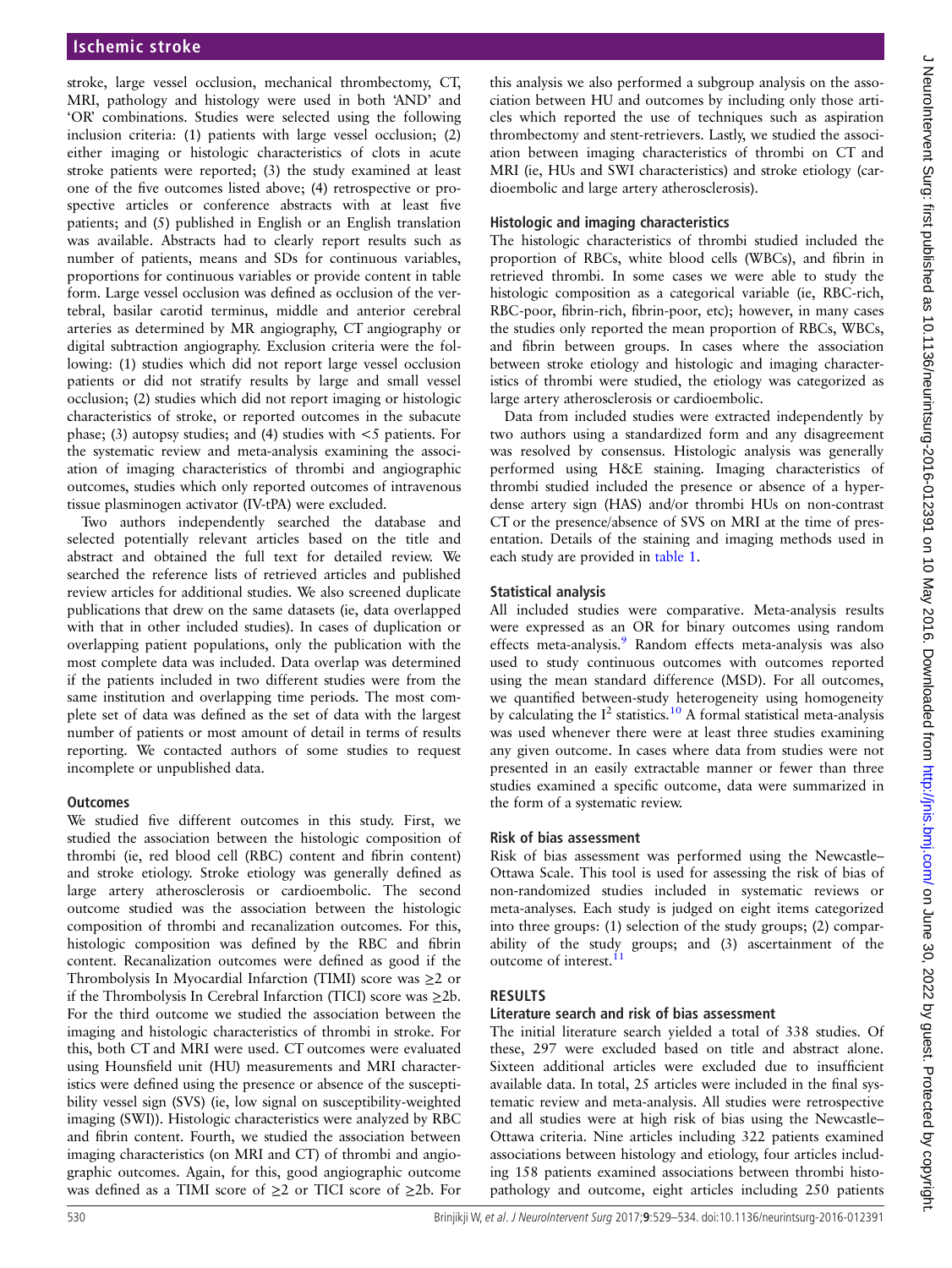#### <span id="page-2-0"></span>Table 1 Summary of included studies

| <b>Outcome studied</b>     | Author, year        | No of patients | Therapy type     | <b>Histological techniques</b>                                          | Imaging<br>techniques |
|----------------------------|---------------------|----------------|------------------|-------------------------------------------------------------------------|-----------------------|
| Histology and etiology     | <b>Simons, 2015</b> | 40             | MT               | H&E and CD34                                                            | <b>CT</b>             |
|                            | Kim, 2015           | 37             | <b>MT</b>        | H&E, PGPIIIa, CD61                                                      | <b>MRI</b>            |
|                            | Singh, 2014         | 49             | <b>MT</b>        | H&E                                                                     | <b>NA</b>             |
|                            | Niesten, 2014       | 22             | <b>MT</b>        | H&E, Mallory's phosphotungistic<br>acid-hematoxilin, glyophorin A, CD31 | <b>CT</b>             |
|                            | Boekh-Behrens, 2014 | 54             | <b>MT</b>        | H&E, Elastica van Gieson                                                | <b>CT</b>             |
|                            | Sallustio, 2014     | 28             | <b>MT</b>        | H&E                                                                     | <b>NA</b>             |
|                            | Sato, 2012          | 17             | None             | H&E, PGPIIb/IIIa, glycophorin A and FibII                               | <b>NA</b>             |
|                            | Liebeskind, 2011    | 50             | <b>MT</b>        | H&E                                                                     | <b>CT/MRI</b>         |
|                            | Marder, 2006        | 25             | <b>MT</b>        | H&E                                                                     | <b>NA</b>             |
| Histology and angiographic | Boekh-Behrens, 2014 | 54             | <b>MT</b>        | H&E. Elastica van Gieson                                                | <b>CT</b>             |
| outcomes                   | Liebeskind, 2011    | 50             | MT               | H&E                                                                     | CT/MRI                |
|                            | Marder, 2006        | 25             | MT               | H&E                                                                     | <b>NA</b>             |
|                            | Qureshi, 2015       | 19             | MT               | H&E                                                                     | <b>NA</b>             |
| Imaging and histology      | <b>Simons, 2015</b> | 40             | <b>MT</b>        | H&E and CD34                                                            | <b>CT</b>             |
|                            | Kim, 2015           | 37             | <b>MT</b>        | H&E, PGPIIIa, CD61                                                      | <b>MRI</b>            |
|                            | Niesten, 2014       | 22             | <b>MT</b>        | H&E, Mallory's phosphotungistic<br>acid-hematoxilin, glyophorin A, CD31 | <b>CT</b>             |
|                            | Liebeskind, 2011    | 50             | MT               | H&E                                                                     | <b>CT/MRI</b>         |
|                            | Cline, 2013         | 16             | <b>MT</b>        | H&E                                                                     | <b>CT</b>             |
|                            | Lopez-Cancio, 2013  | 15             | <b>MT</b>        | Fibrinogen, PAI-1, P-selectin, VWf                                      | <b>CT</b>             |
|                            | Boekh-Behrens, 2014 | 54             | <b>MT</b>        | H&E, Elastica van Gieson                                                | <b>CT</b>             |
|                            | Ahn, 2012           | 16             | <b>MT</b>        | H&E                                                                     | <b>CT</b>             |
| Imaging and outcome of IA  | Moftakher, 2013     | 77             | <b>MT</b>        | <b>NA</b>                                                               | <b>CT</b>             |
| therapy                    | Kim, 2006           | 34             | IA tPA           | <b>NA</b>                                                               | <b>CT</b>             |
|                            | <b>Mokin, 2015</b>  | 41             | <b>MT</b>        | <b>NA</b>                                                               | <b>CT</b>             |
|                            | Soize, 2015         | 113            | MT               | <b>NA</b>                                                               | <b>MRI</b>            |
|                            | Liebeskind, 2011    | 50             | MT               | H&E                                                                     | <b>CT/MRI</b>         |
|                            | Froehler, 2013      | 67             | <b>MT</b>        | <b>NA</b>                                                               | <b>CT</b>             |
|                            | Spiotta, 2014       | 95             | <b>MT</b>        | <b>NA</b>                                                               | <b>CT</b>             |
|                            | Vijiaratnam, 2015   | 181            | MT               | <b>NA</b>                                                               | <b>CT</b>             |
| Imaging and etiology       | Topcuoglu, 2015     | 105            | IV-tPA or IA-tPA | <b>NA</b>                                                               | <b>CT</b>             |
|                            | Froehler, 2013      | 67             | <b>MT</b>        | <b>NA</b>                                                               | <b>CT</b>             |
|                            | Puig, 2012          | 45             | IV-tPA           | <b>NA</b>                                                               | <b>CT</b>             |
|                            | Kim, 2006           | 34             | IA/IV-tPA        | <b>NA</b>                                                               | <b>CT</b>             |
|                            | Almekhlafi, 2011    | 264            | <b>IA/IV</b>     | <b>NA</b>                                                               | <b>CT/MRI</b>         |
|                            | Guthrie, 2012       | 128            | <b>NA</b>        | <b>NA</b>                                                               | <b>CT</b>             |
|                            | Cho, 2005           | 95             | <b>NA</b>        | <b>NA</b>                                                               | <b>MRI</b>            |

IA, intra-arterial; IV, intravenous; MT, mechanical thrombectomy; NA, not applicable; tPA, tissue plasminogen activator.

examined associations between histology and imaging characteristics, eight articles with 658 patients examined associations between imaging and revascularization with intra-arterial therapy, and seven articles with 738 patients examined the association between imaging and etiology. A summary of the included studies is provided in table 1 and figure 1 summarizes the search strategy.

#### Histologic composition of thrombi and stroke etiology

Nine articles including 322 patients examined the association between thrombi histology and etiology.<sup>[5](#page-5-0)</sup>  $12-19$  $12-19$  Of these nine studies, five (55.5%) found no association between thrombi histology and etiology. Two studies (22.2%) found that cardioembolic strokes were associated with RBC-rich thrombi, one study (11.1%) found that large artery atherosclerosis was associated with RBC-rich thrombi, and one study (11.1%) found that cardioembolic strokes were associated with WBC-rich thrombi.

Four studies had data available for extraction for purposes of a meta-analysis. There was no significant difference in the proportion of RBC-rich thrombi between cardioembolic and large artery atherosclerosis etiologies (OR 1.62, 95% CI 0.1 to 28.0, p=0.63). The mean RBC composition for cardioembolic strokes was 39.3% and 29.5% for large artery atherosclerosis (MSD 9.8, 95% CI −15.9 to 35.5, p=0.45). The mean fibrin

composition for cardioembolic strokes was 28.4% and 40.0% for large artery atherosclerosis (MSD −11.6, 95% CI −41.8 to 18.7, p=0.46). I<sup>2</sup> values were  $>50\%$  for all outcomes, indicating substantial heterogeneity.



Figure 1 Search strategy results.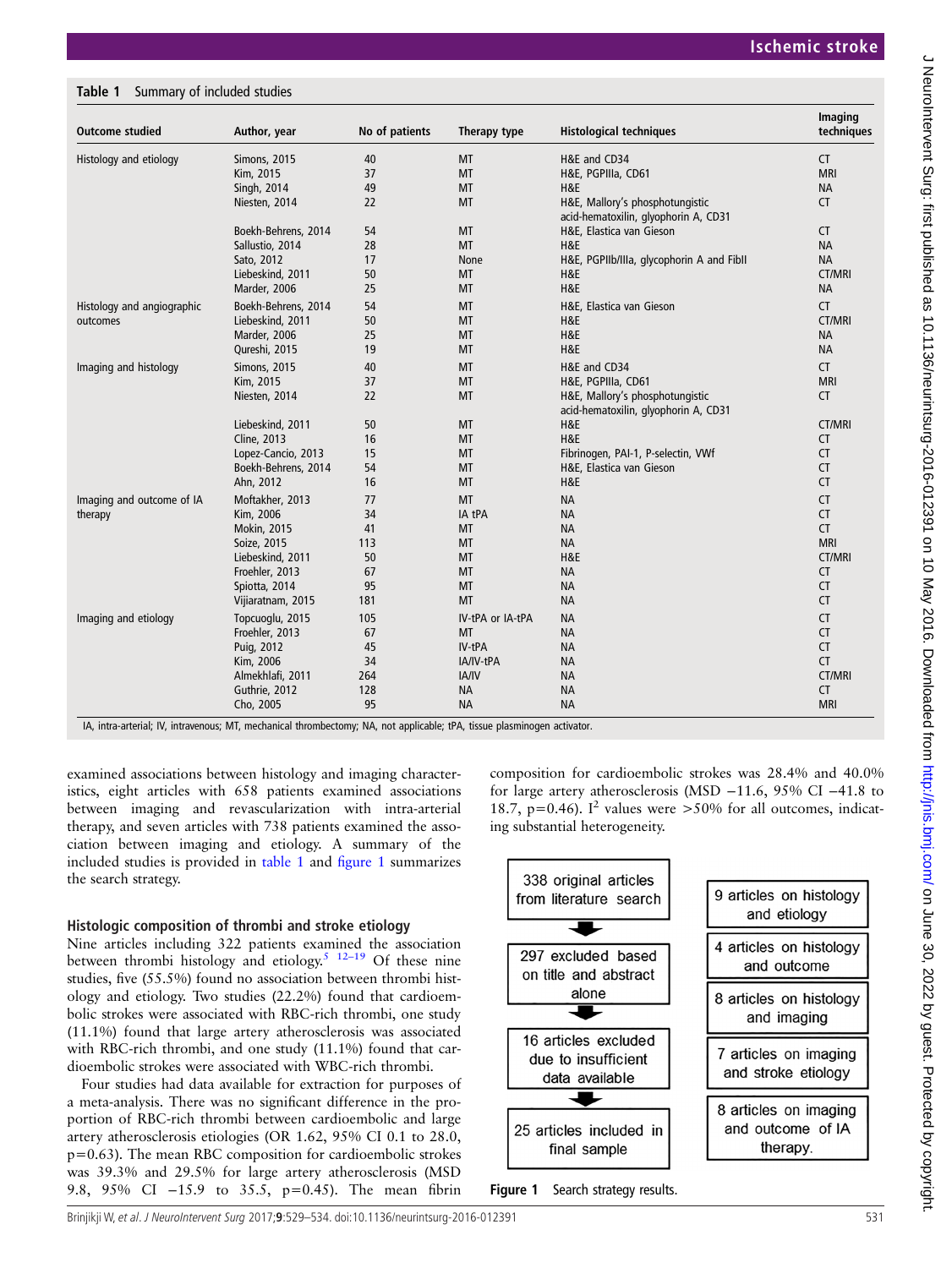#### **Ischemic stroke**

#### Clot histologic composition and angiographic outcomes

Four articles with 158 patients examined the association between thrombi histology and angiographic outcomes.<sup>[5 12 14 20](#page-5-0)</sup> In three studies (75.0%) there was no association between thrombi histology and outcome and in one study WBC-rich thrombi were associated with less favorable recanalization rates. No meta-analysis for this outcome could be performed.

#### Imaging and histologic characteristics of thrombi in stroke

Eight articles including 250 patients examined associations between thrombi histology and imaging characteristics.<sup>1 5</sup> <sup>12</sup> <sup>13</sup> <sup>15</sup> <sup>18</sup> <sup>21</sup> <sup>22</sup> Six of six articles (100%, 6/6) examining the association between RBC and fibrin content and HAS demonstrated that hyperdense thrombus indicated a high RBC content. Two of two articles (100%, 2/2) examining the association between RBC and fibrin content found that the presence of the SVS indicated the presence of RBC-rich thrombi.

Three articles had data available for extraction for purposes of a meta-analysis. HAS was associated with RBC-rich thrombi. Patients with HAS had a higher odds of having RBC-rich thrombi than those without a HAS on CT (OR 9.0, 95% CI 2.6 to 31.2, p<0.01). I<sup>2</sup> for this estimate was 0%, indicating no substantial heterogeneity in the analysis of this outcome. The mean RBC% for patients with a HAS was 45.2% compared with 23.3% for those without a HAS (MSD 24.5, 95% CI 17.4 to 31.7, p<0.01). I<sup>2</sup> for this estimate was >50%, indicating substantial heterogeneity (figure 2).

#### Imaging characteristics of thrombi and angiographic outcomes

A total of eight studies with 658 patients examined the association between thrombi imaging characteristics and angiographic outcomes following mechanical thrombectomy.[3 5 23](#page-5-0)–<sup>32</sup> As mentioned in the Methods section, IV-tPA studies were excluded from this analysis. Seven studies examined outcomes with mechanical thrombectomy with or without IA-tPA and one study examined outcomes with IA-tPA alone. Five studies used modern techniques including stent-retrievers and aspiration thrombectomy, two studies reported outcomes of Merci clot retrieval alone, and one study included patients receiving IA-tPA alone. Of the eight studies, six examined the correlation between clot density on CT and outcomes, one examined the correlation between clot signal on MRI and outcomes, and one

study examined the correlation between clot characteristics on both CT and MRI and outcomes.

Of the studies examining the association between CT attenuation of thrombi and outcomes, five (71.4%, 5/7) found that the presence of a HAS was associated with successful recanalization, one study (14.3%, 1/7) found no association between the HAS and recanalization, and one study (14.3%, 1/7) found a negative association between the HAS and recanalization. Of the two studies examining recanalization rates with MRI, both (100%, 2/2) found a positive association between the SVS and recanalization.

Five articles had data available for meta-analysis on the correlation with thrombi density on CT and angiographic outcomes. Patients with a good angiographic outcome had a mean HU of 55.1 $\pm$ 3.1 compared with a mean HU of 48.4 $\pm$ 1.9 for patients with a poor angiographic outcome (MSD 6.5, 95% CI 2.7 to 10.2,  $p < 0.001$ ). Our subgroup analysis of the association between clot density and angiographic outcomes including only case series which reported the use of modern techniques also demonstrated that patients with a favorable angiographic outcome had a significantly higher mean clot HU than those with a poor angiographic outcome (MSD 6.7, 95% CI 1.7 to 11.8, p=0.009). I<sup>2</sup> values for these estimates were >50%, indicating substantial heterogeneity.

#### Imaging characteristics of thrombi and stroke etiology

Seven articles with 738 patients examined the association between thrombi imaging characteristics and stroke etiology.[3 4 23 28 31 33 34](#page-5-0) Six studies examined CT findings and two studies examined MRI findings. Two CT studies (33.3%, 2/6) found an association between the HAS and a cardioembolic etiology and four studies (66.6%, 4/6) found no association. Both MRI studies found a positive association between the SVS and cardioembolic etiology.

Four studies had data available for meta-analysis examining the association between etiology and HAS. There was no association between imaging characteristics and stroke etiology (OR 1.13, 95% CI 0.32 to 4.00, p=0.85). I<sup>2</sup> values for this estimate were >50%, indicating substantial heterogeneity.

#### **DISCUSSION**

Our systematic review and meta-analysis of imaging and histopathologic characteristics of thrombi in acute ischemic stroke secondary to large vessel occlusion demonstrated a number of relevant findings. First, as the literature currently stands, the



Figure 2 Forest plot comparing mean attenuation of clots in patients with good angiographic outcome versus those with poor angiographic outcome. Mean difference calculated as difference in the mean attenuation of patients with good angiographic outcome subtracted from the mean attenuation of patients with poor angiographic outcome. The positive value of the mean difference indicates that patients with a good angiographic outcome had a higher clot attenuation than those with a poor outcome. Good angiographic outcomes were defined as Thrombolysis In Myocardial Infarction (TIMI) score of ≥2 or Thrombolysis In Cerebral Infarction (TICI) score of ≥2b.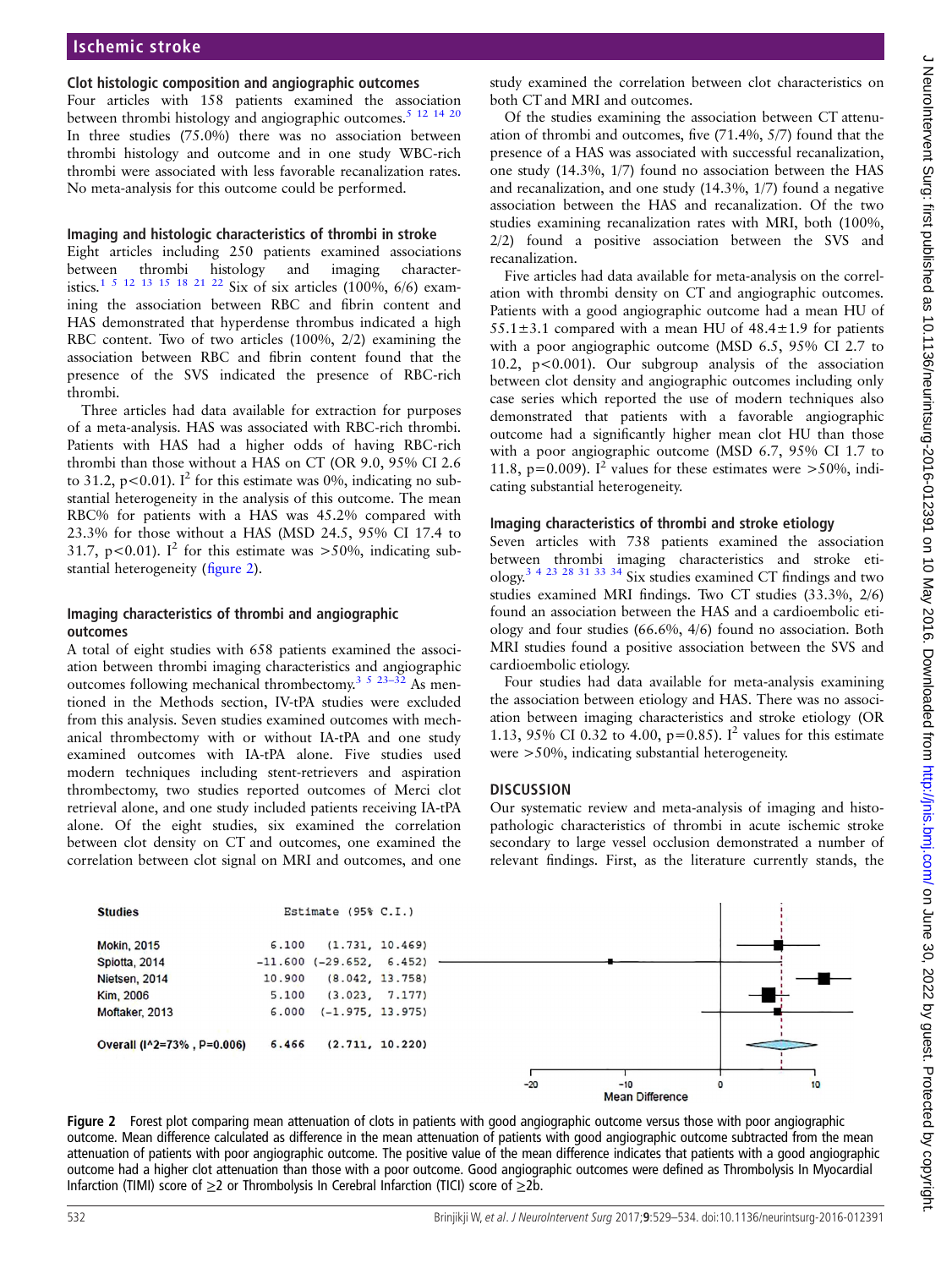current characteristics of thrombi as determined by conventional staining techniques (ie, H&E) do not reveal any information on stroke etiology. In addition, there appear to be only a few studies examining the association between the histologic composition of thrombi and revascularization outcomes. We found that patients with HAS had a higher odds of having RBC-rich thrombi than those without a HAS on CT (OR 9.0, 95% CI 2.6 to 31.2, p<0.01). Furthermore, the increasing vessel density on non-contrast CT was associated with increased recanalization with both IV-tPA and IA recanalization. Lastly, we found no association between thrombi imaging characteristics, including vessel density on CT and susceptibility on MRI, and stroke etiology. These findings suggest that, while imaging characteristics of thrombi in acute stroke can tell us important information regarding composition and potential revascularization outcomes, many important questions regarding the histopathologic characteristics of thrombi in acute ischemic stroke remain unanswered.

Understanding the histologic characteristics of thrombi in acute ischemic stroke is important for a number of reasons. First, in many cases, patients with acute ischemic stroke present with risk factors for both a large artery atherosclerotic and cardioembolic etiology for their ischemic event. While in many cases the etiology can be sorted out with a high degree of reliability, in cases of cryptogenic stroke—which comprise up to 30% of strokes depending on the population—the exact etiology remains uncertain[.35](#page-5-0) With improved understanding of the association between thrombi composition and etiology, thrombi composition could potentially provide an important clue regarding stroke etiology and thus affect secondary stroke prevention strategies. Half of the included studies in our systematic review found no association between thrombus composition and etiology while the remaining studies all yielded variable results.<sup>5</sup>  $12-19$ 

All of the included studies used H&E staining to evaluate thrombi composition.<sup>[5](#page-5-0) 12–[19](#page-5-0)</sup> Based on these results, it is clear that H&E staining characteristics do not provide enough information regarding stroke etiology and further research examining cell subtypes using immunostaining methods are likely required to further understand the association between stroke etiology and thrombi composition. For example, some prior studies have suggested that vulnerable carotid plaques have high percentage areas of CD3-positive T cells and CD68- and CD11c-positive macrophages.<sup>36</sup> <sup>37</sup> With improved immunostaining methods it may be possible to create a profile of thrombi by their origins.

An understanding of the histologic characteristics of thrombi and recanalization outcomes is also potentially important in improving device selection and device development.<sup>[3 6](#page-5-0)–8</sup> When engaging a thrombus with a stent-retriever or suction catheter, optimal outcomes are likely best achieved when the entirety of the thrombus is able to be retrieved in one pass. Multiple passes probably indicate that the thrombus is adherent to the vessel or fragmented, which could put the patient at risk for distal emboli and less than optimal recanalization outcomes.<sup>3</sup> Furthermore, it is possible that the mechanical characteristics of a thrombus (soft vs stiff) affect the ability of a stent-retriever device or suction catheter to engage it.<sup>[2](#page-5-0) 6–[8](#page-5-0)</sup> By understanding the distribution of thrombi phenotypes and their association with recanalization outcomes, we can arrive at a better understanding of why it is that successful recanalization is only achieved in 70–80% of cases and develop technologies that can be used to successfully retrieve these difficult thrombi. Our review found only three studies which examined the association between thrombi

composition and outcome. Thus, it is clear that further research in this field is needed.

Ultimately, if histopathological studies of thrombi composition prove to be successful in demonstrating their association with etiology and recanalization outcomes, the importance of thrombi imaging will only increase. Based on findings from this review, it is clear that a HAS or SVS is a marker of an RBC-rich thrombus while the absence of these imaging findings is asso-ciated with a more fibrin-rich thrombus.<sup>4–6 8</sup> <sup>11</sup> <sup>14–[16](#page-5-0)</sup> If, indeed, thrombus composition is shown to be associated with improved outcomes with certain techniques or devices, or if certain thrombi are shown to be associated with higher rates of fragmentation and distal embolization, imaging can then be used to guide device selection and at least provide the operator with a sense of what to expect during the revascularization procedure (ie, stiffness of thrombi or device/clot interaction). However, further understanding of the association between imaging characteristics and etiology could be useful to help determine stroke etiology in cases in which revascularization was either not performed or unsuccessful.

#### Study limitations

Our study has substantial limitations. First, there are relatively few studies in the literature examining many of the outcomes included in this study. A major finding of this analysis is the fact that much work remains to be done in examining the histologic and imaging characteristics of thrombi in acute stroke. In general, there was a lack of uniformity in the histopathologic descriptions of retrieved thrombi. Definitions included old versus fresh, RBC-rich versus fibrin-rich, serpentine versus laminated, and WBC-rich versus WBC-poor. Given the lack of standard nomenclature in thrombi characterization, this limits the generalizability of our results. It is also important to point out that some of the studies included in this analysis were performed prior to the advent of stent-retrievers and aspiration thrombectomy; technologies which now allow us to extract clots in their entirety rather than in fragments. This might affect sampling of clot histology. Stroke etiology was generally evaluated by a neurologist in the series that reported it. However, the details of this investigation were not always included in the included studies. Imaging techniques were variable across studies and imaging outcomes were generally not evaluated by an independent core laboratory.

There is inherent bias in assessing histologic characteristics of thrombi and angiographic outcomes as patients with poor outcomes presumably have no thrombi retrieved for analysis. There was a lack of uniformity in how many outcomes were reported, as some studies characterized imaging and pathological characteristics of thrombi using categorical variables while others used continuous variables. Most of the studies included in this systematic review and meta-analysis were retrospective single-center studies and at risk of selection bias. Nevertheless, this systematic review and meta-analysis provides important information regarding the current state of the literature on thrombi imaging and histology which can be further built upon in future studies.

#### **CONCLUSION**

Our systematic review and meta-analysis of thrombi imaging and histologic characteristics demonstrated a number of interesting findings. First, imaging characteristics including the HAS and SVS are associated with RBC-rich thrombi and HAS is associated with improved recanalization rates. Second, there were no definitive associations between clot histology using H&E